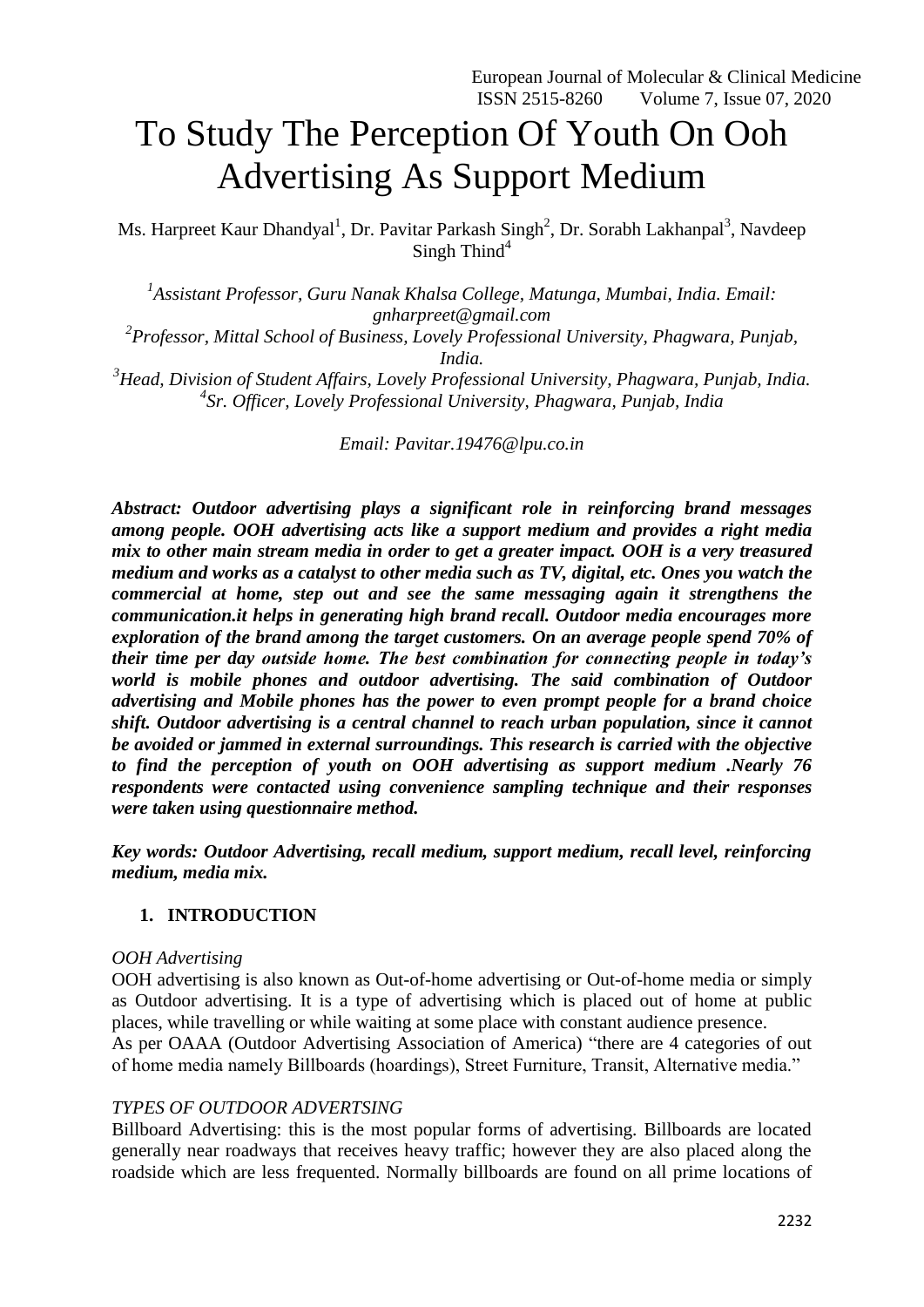the city like beaches, railway stations, Cinema halls, shopping malls etc. The greatest advantage of billboards is that it is easily visible as they are available in huge size and they are quite cost effective medium.

Transit media: Transit media includes advertising on or inside taxi, buses, and trains.

Street Furniture: there are OOH advertising affixed to street furniture like garden and parks, washrooms, bus shelters etc

Alternative media: Any OOH platform which is not a billboard, transit or street furniture can be called as alternative media. Like balloon showing an advertisement.

### *Benefits of Outdoor Advertising*

Highly impactful: OOH Advertising are the part of the surrounding so they are instantly seen and cannot be turned off. So it create significant impact.

Attention Grabbing- Unlike other medium OOH advertising stand alone. Hence there is less clutter and do not have to compete with other ads. Moreover, OOH adverting are quite attractive because of its quality and huge display. Consumers who may not have access tom other advertising modalities, such as social media, have access to out-of home advertising.

Cost effective OOH media is highly cost efficient medium as compare to all conventional medium. It offers a good return on investment making it good choice for the media planner.

#### *Limitations of Outdoor Advertising*

Failure to recall contact information. It is difficult for the onlookers of OOH media to recall a phone number or the website address.

Vandalism: Vandals can easily spray paint or disfigure a billboard that can prevent consumers from acquiring the message of the ad. Rather it can create negative publicity for the brand.

Cannot be measured: It is difficult to measure reach or whether the reach is leading to purchases in case of OOH advertising.

#### *Future OOH Trends*

- a) Immense growth of OOH platforms in the market.
- b) Better and more focussed reach
- c) Digital integration in OOH
- d) Scalability in technology
- e) Increased personalisation

#### *OOH Media- A Support Media*

OOH Advertising acts like a catalyst to all other media like TV , Radio, Newspaper, Magazine, Digital and Mobile advertising. According to Ram Jalan, CMO, Omaxe ltd mentions that," Outdoor is quite apt for building recall and reach. If I am doing a high decibel Online or TV campaign, OOH is quite essential medium to support that". Integration of OOH media with Mobile advertising achieves highly targeted results and better recall. The Support media increases the efficiency and effectiveness of any brand message generated in all common traditional media. The combination of OOH and Mobile bridges the gap between the offline and online worlds and perfectly connects to the benefits of both. OOH provides reach continuously and consistently and gives brands a public profile. The outdoor media and mobile phones complement each other in the sales funnel and – as studies have shown – are most effective in combination. OOH acts like major secondary medium to provide right media mix to the media planners.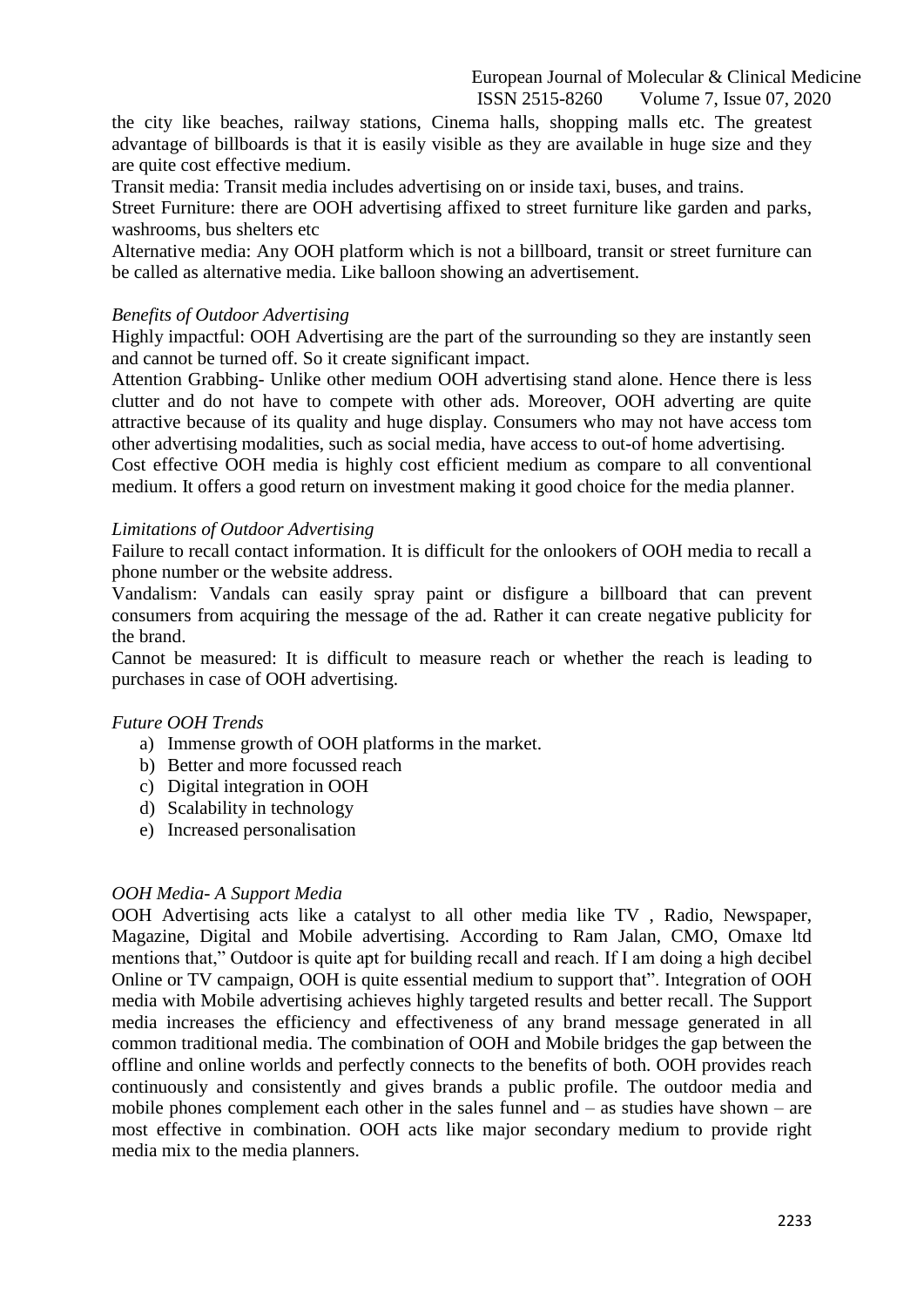# *RESEARCH OBJECTIVE:*

1] To know the perception on the youth towards OOH media as Support media

2] To find whether OOH media helps in recall of advertising message

3] To study the integration of mobile phone advertising with OOH media during COVID-19 Pandemic.

## *RESEARCH HYPOTHESIS*

1} Majority of youth feels that OOH media acts like Support media

2] OOH media helps in increase the recall of the advertising message

3] The integration of mobile phone advertising with OOH media during COVID-19 pandemic has been positive

### *SAMPLE DESIGN*

- $\blacksquare$  This study is conducted on a sample of 20 respondents
- Simple Random Sampling
- Age: 18-25
- Gender: Male & Female

# **2. METHODOLOGY**

- Primary Data Collection- (Survey)
- $\blacksquare$  Unstructured Interview method

### *DATA ANALYSIS*

#1 Percentage of youth who have seen Outdoor media like billboards, hoardings, transit and alterative medium.



**Analysis:** The pie- chart shows that all the youth between 18 to 22 years are expose to Outdoor media of all kind like billboards, hoardings, transit and alternative media.

*#2 Integration of OOH Media with Digital, Social & Television advertising*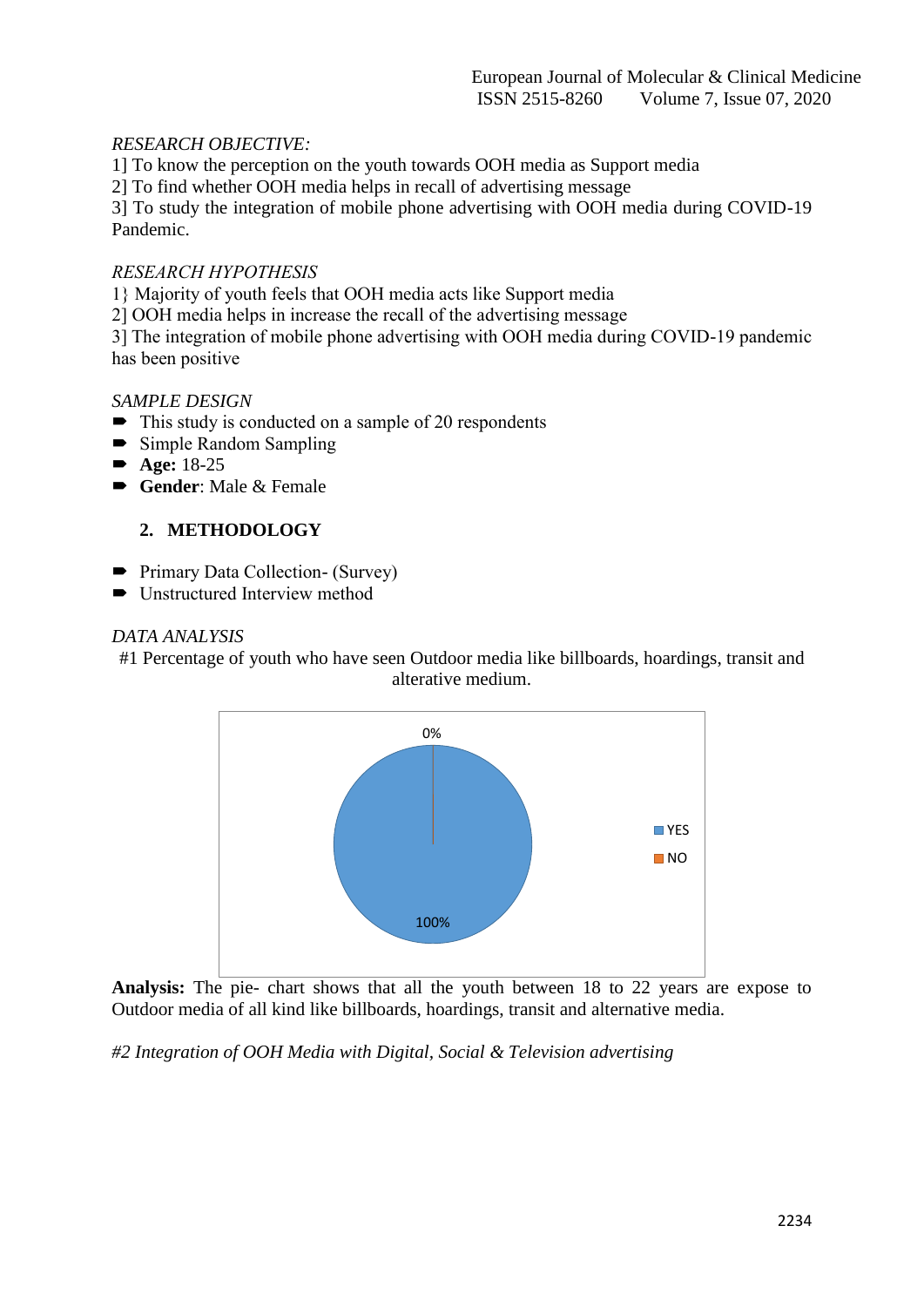

**Analysis**: Nearly 93% of the youth feel that OOH media has integrated with Digital, Social and TV advertising, which in turn acts like a catalyst to the other media for ad message delivery. OOH media provide a upright media mix to get a synergic effect to the brand communication.





**Analysis**: Nearly 92% of the respondents feel that OOH media is an effective Support media. Although OOH media may not generate demand but can increase the reach and recall of the advertisement. Since the OOH media is present in our environment, it strengthens the advertising message lead to message amplification.

#### **#4 OOH create Reinforcement towards an advertising message**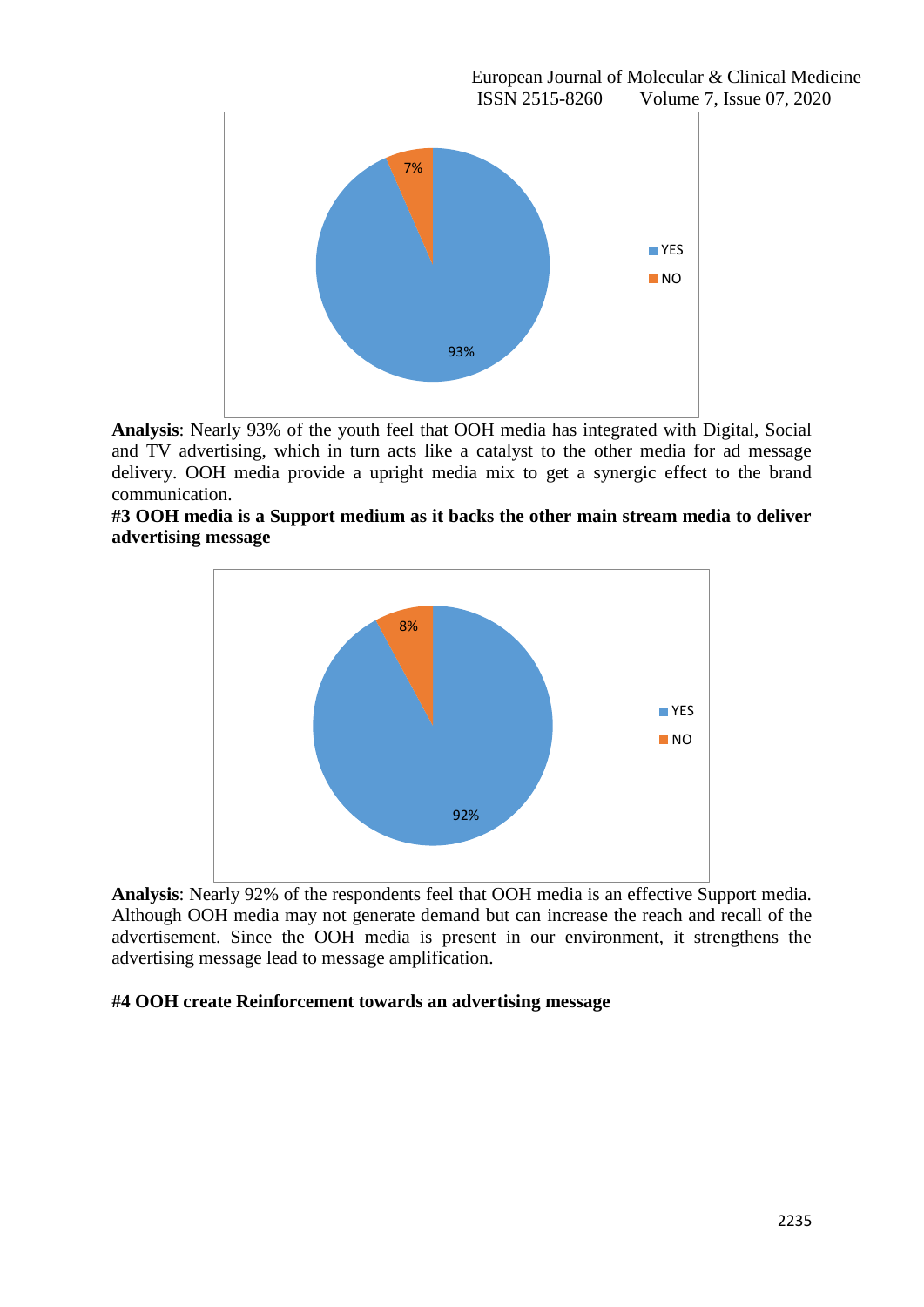

**Analysis**: Nearly 67% of the respondents gave a "Neutral" response. Indicating that OOH media might or might not reinforce towards an advertising message. Although 25% agree to this statement and 8% strongly agree to this statement.





**Analysis**: Nearly 58% of the respondents agree that OOH media increases brand interaction Brand engagement, or consumer interaction, describes the process of forming an emotional or rational attachment between a person and a brand. Through OOH media brand connects to its consumer over a range of "touchpoints," or a sequence of potential ways the brand makes contact with an individual. The variety of OOH formats and diverse positioning in the marketplace offer brands countless touchpoints to reach busy consumers everyday.

# **#6 OOH advertising helps to recall an advertising message**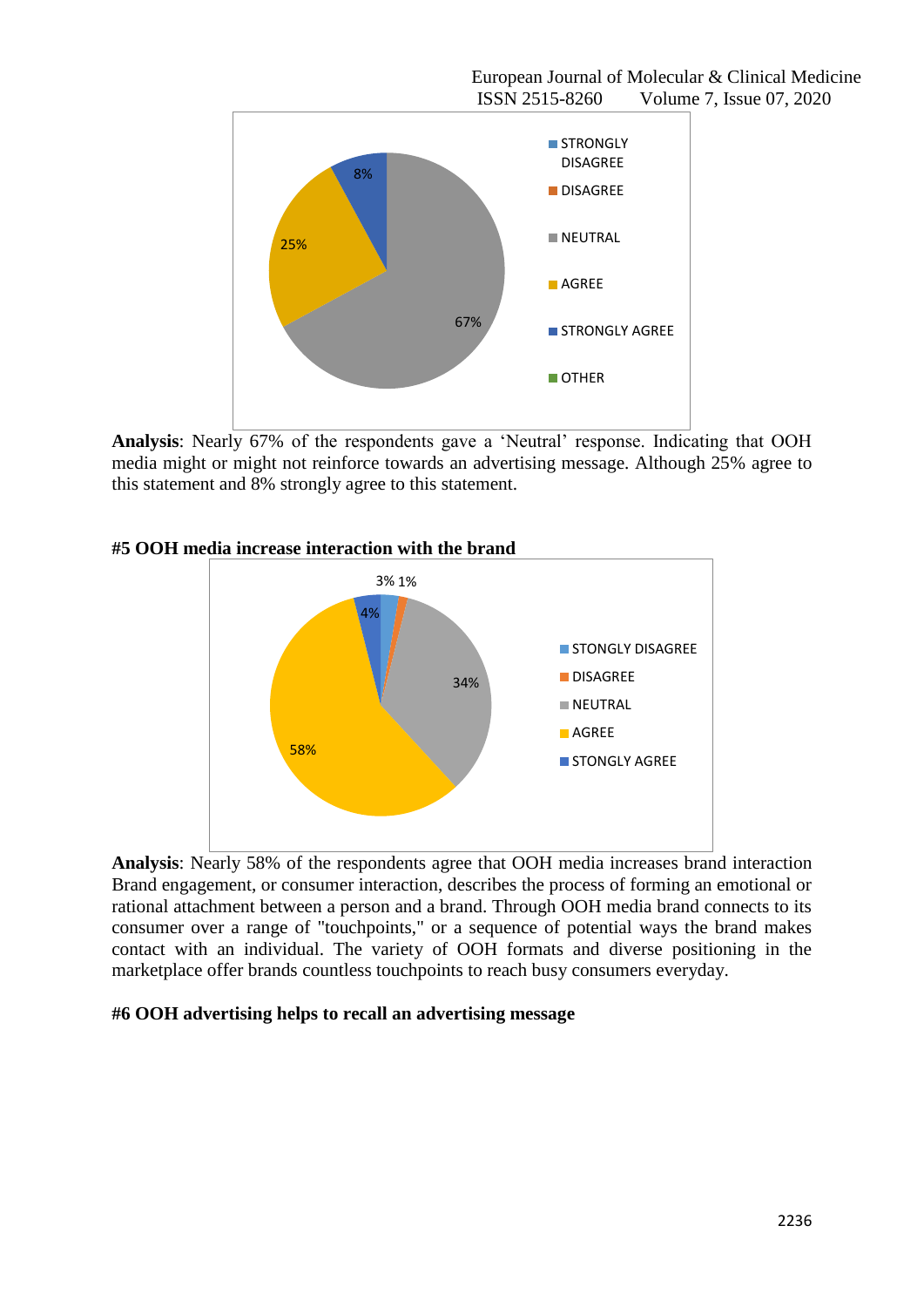European Journal of Molecular & Clinical Medicine ISSN 2515-8260 Volume 7, Issue 07, 2020



**Analysis**: Nearly 62% of the respondents feel that OOH advertising helps to recall an advertising message. When OOH media utilised with a correct approach adds tremendously to the recall value of the brand or the product.





**Analysis**: 52% gave a "Neutral" response to it. But 27% agree to this statement. OOH media and Digital media provides a good combination of online and off line platform. The limitation of Digital media is shielded by OOH media. Both the medium strengthen each other when mixed. It should be done in such a way that it creates a uniform campaign experience.

### **#8 OOH builds trust among the customer since it is for a longer duration at a particular location**